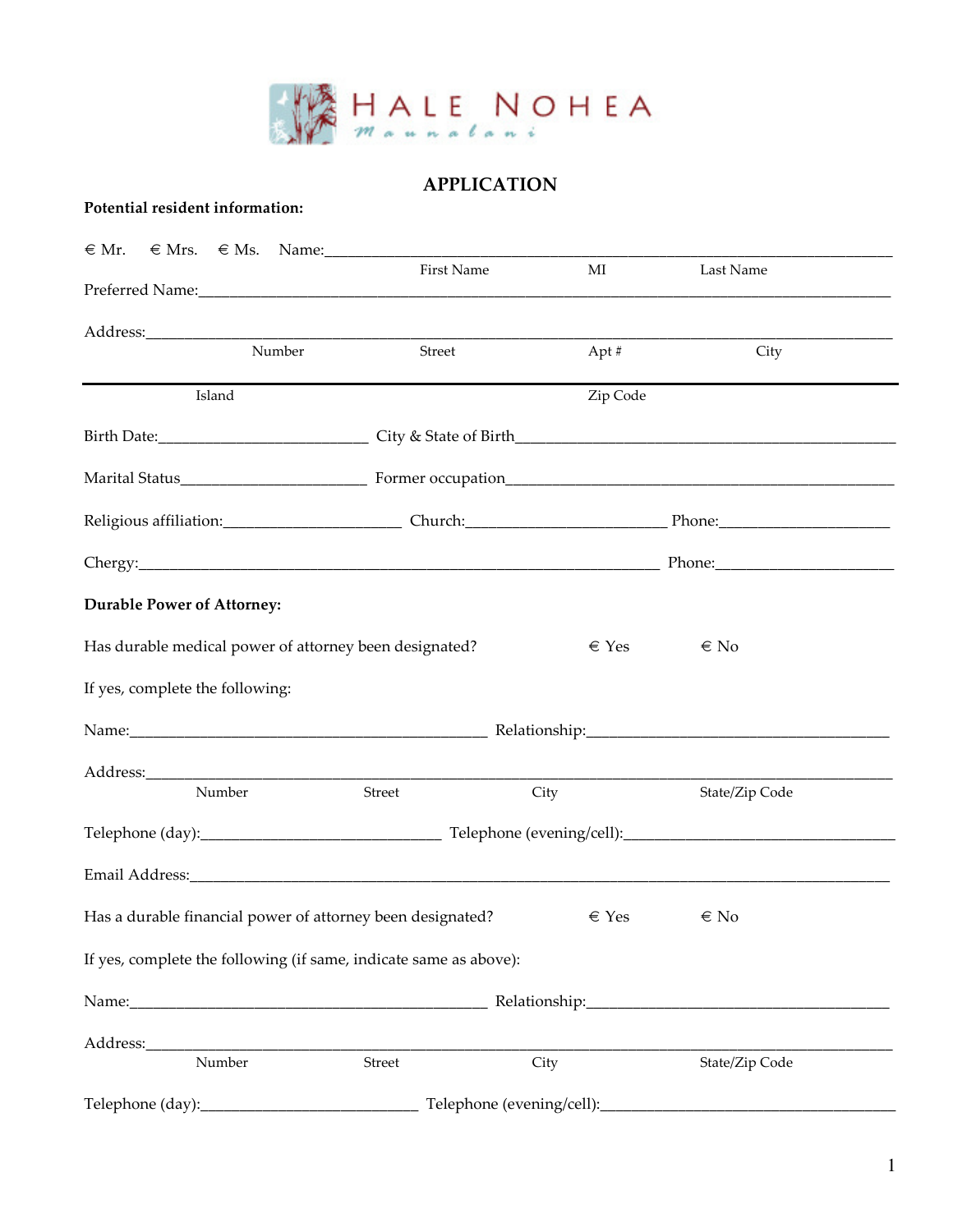| Have advance directives been completed?                                             |           |           | $\in$ Yes | $\in$ No       |          |
|-------------------------------------------------------------------------------------|-----------|-----------|-----------|----------------|----------|
| Has a living will been completed?                                                   |           | $\in$ Yes |           | $\in$ No       |          |
| <b>Memory impairment?</b>                                                           | $\in$ Yes | $\in$ No  |           |                |          |
| Has this condition been evaluated?                                                  |           | $\in$ Yes |           | $\in$ No       |          |
|                                                                                     |           |           |           |                |          |
|                                                                                     |           |           |           |                |          |
| Number                                                                              |           | Street    |           |                | Ste#     |
| City                                                                                |           |           |           | State/Zip Code |          |
| Will this doctor be the primary physician if admitted to Hale Nohea? $\epsilon$ Yes |           |           |           |                | $\in$ No |
| If not, who will be the primary physician?                                          |           |           |           |                |          |
|                                                                                     |           |           |           |                |          |
|                                                                                     |           |           |           |                |          |
| ,我们也不会有什么?""我们的人,我们也不会有什么?""我们的人,我们也不会有什么?""我们的人,我们也不会有什么?""我们的人,我们也不会有什么?""我们的人    |           |           |           |                |          |
| <u> 1989 - Andrea Stadt Brandenburg, amerikansk politiker (d. 1989)</u>             |           |           |           |                |          |
| Other doctor's (Please include all, including dentist)                              |           |           |           |                |          |
|                                                                                     |           |           |           |                |          |
|                                                                                     |           |           |           |                |          |
|                                                                                     |           |           |           |                |          |
|                                                                                     |           |           |           |                |          |
|                                                                                     |           |           |           |                |          |
| <b>Current Primary Caregiver</b>                                                    |           |           |           |                |          |
|                                                                                     |           |           |           |                |          |
|                                                                                     |           |           |           |                |          |
|                                                                                     |           |           |           |                |          |
| Describe the person's cognitive abilities in the following areas:                   |           |           |           |                |          |
|                                                                                     |           |           |           |                |          |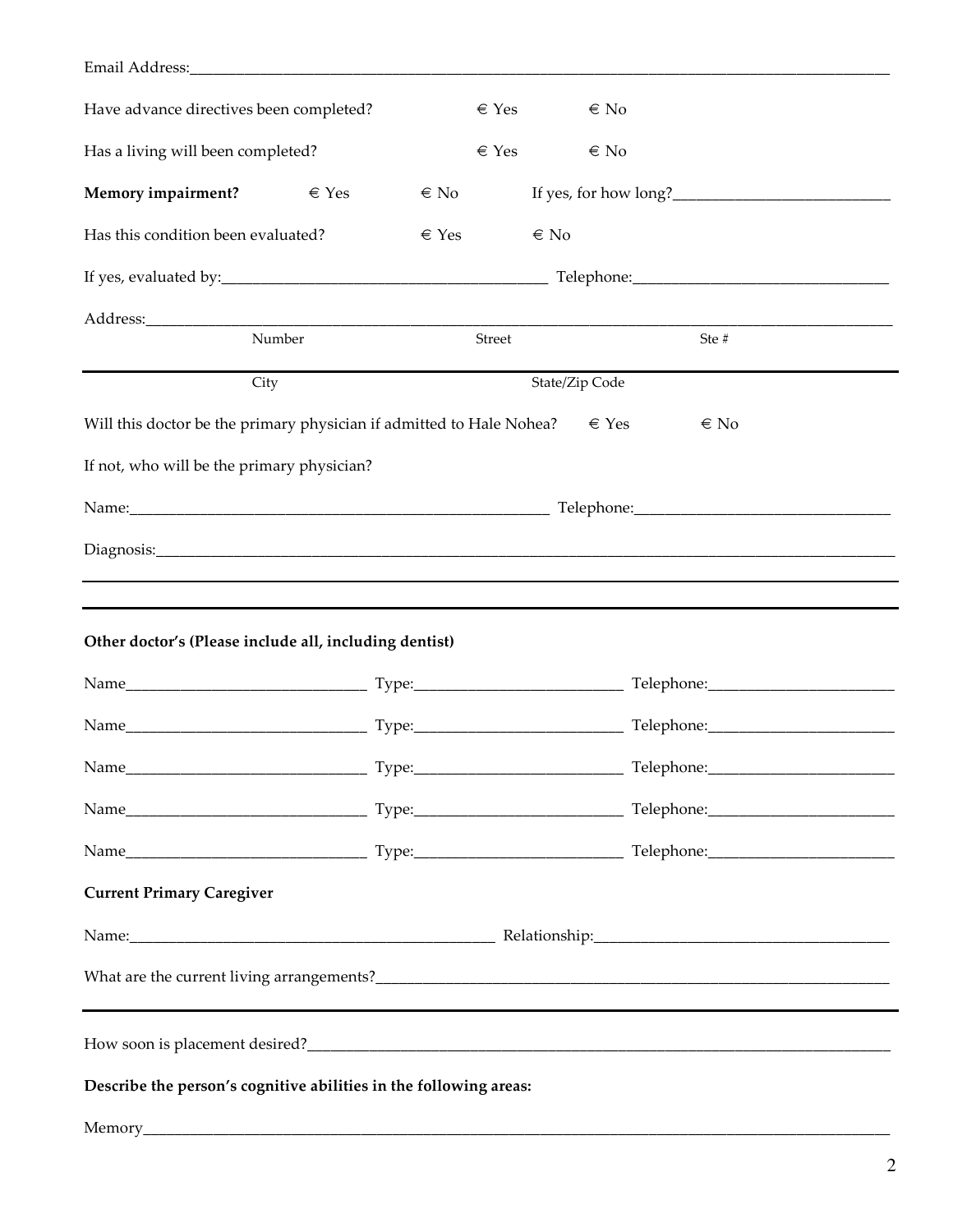| Does the person have the following impairments?                                                |            |              |                                                                                                                                                                                                                                           |
|------------------------------------------------------------------------------------------------|------------|--------------|-------------------------------------------------------------------------------------------------------------------------------------------------------------------------------------------------------------------------------------------|
| Vision impairment:                                                                             | $\in$ Yes  | $\in$ No     |                                                                                                                                                                                                                                           |
| Hearing impairment?                                                                            | $\in$ Yes  | $\in$ No     |                                                                                                                                                                                                                                           |
| Prescription glasses?                                                                          | $\in$ Yes  | $\in$ No     |                                                                                                                                                                                                                                           |
| Hearing aid?                                                                                   | $\in$ Yes  | $\in$ No     |                                                                                                                                                                                                                                           |
| Describe the person's overall health:                                                          |            |              |                                                                                                                                                                                                                                           |
|                                                                                                |            |              |                                                                                                                                                                                                                                           |
|                                                                                                |            |              |                                                                                                                                                                                                                                           |
|                                                                                                |            |              |                                                                                                                                                                                                                                           |
|                                                                                                |            |              | Describe the assistance needed for the following: (e.g. independent, cueing required, assistance, total assistance)                                                                                                                       |
|                                                                                                |            |              |                                                                                                                                                                                                                                           |
|                                                                                                |            |              |                                                                                                                                                                                                                                           |
|                                                                                                |            |              |                                                                                                                                                                                                                                           |
|                                                                                                |            |              | Toileting <b>Example 2018</b> Toileting <b>Contract Contract Contract Contract Contract Contract Contract Contract Contract Contract Contract Contract Contract Contract Contract Contract Contract Contract Contract Contract Contra</b> |
| Is the person continent?                                                                       | $\in$ Yes  | $\in$ No     |                                                                                                                                                                                                                                           |
| Able to walk independently?                                                                    | $\in$ Yes  | $\in$ No     |                                                                                                                                                                                                                                           |
| Assistive devices used?                                                                        | $\in$ Cane | $\in$ Walker | $\in$ Other                                                                                                                                                                                                                               |
|                                                                                                |            |              |                                                                                                                                                                                                                                           |
| introvert, extravert, serious, shy, playful, grouchy, suspicious, irritable, etc. are helpful) |            |              | Describe the person's personality before the illness and today. (Adjectives such as: peaceful, friendly, happy, sad,                                                                                                                      |
|                                                                                                |            |              |                                                                                                                                                                                                                                           |
|                                                                                                |            |              | ,我们也不会有一个人的人,我们也不会有一个人的人,我们也不会有一个人的人,我们也不会有一个人的人,我们也不会有一个人的人。""我们的人,我们也不会有一个人的人,我                                                                                                                                                         |
|                                                                                                |            |              |                                                                                                                                                                                                                                           |